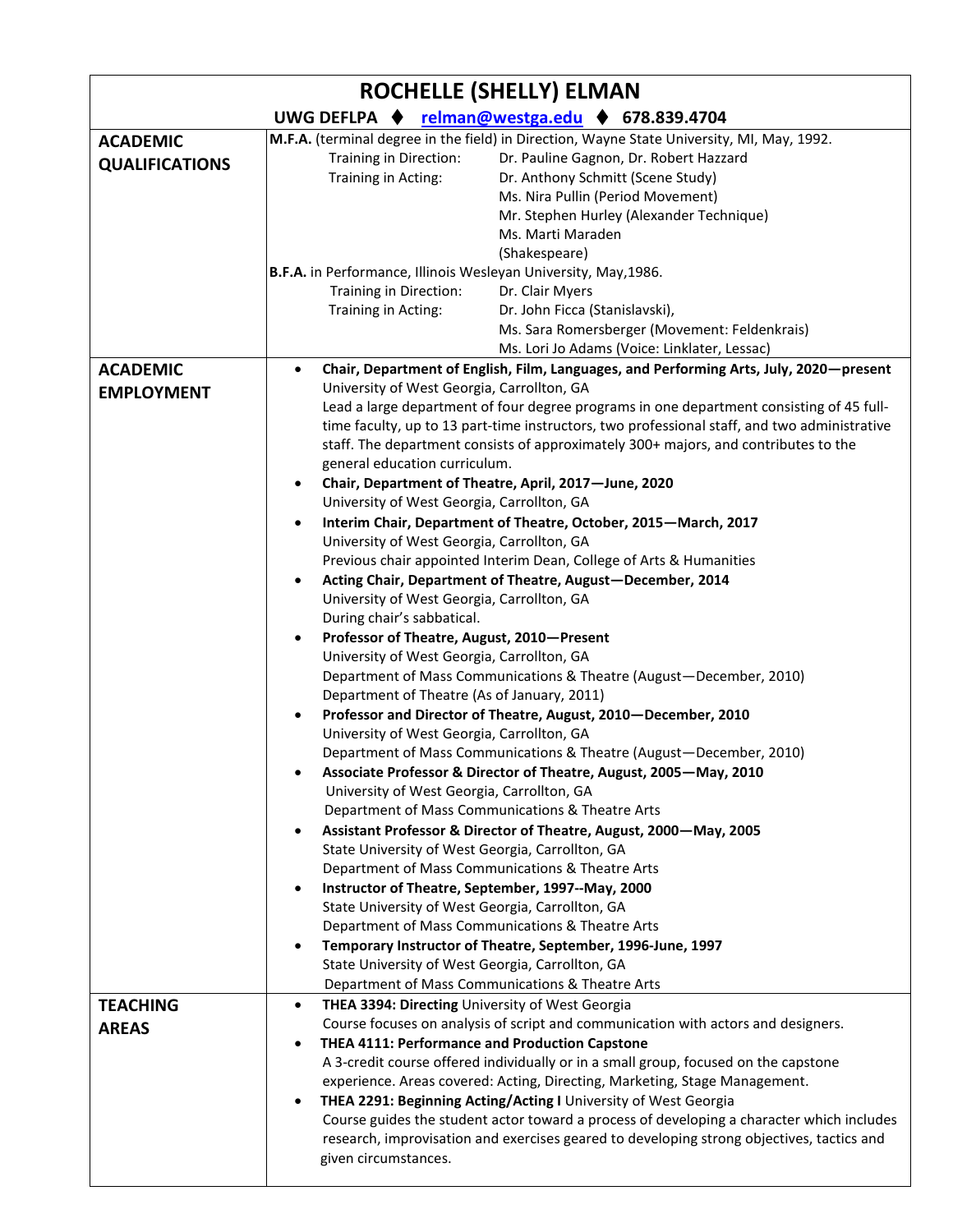| <b>TEACHING</b>     | THEA 2292: Contemporary Scene Study University of West Georgia<br>$\bullet$                                                                                               |
|---------------------|---------------------------------------------------------------------------------------------------------------------------------------------------------------------------|
| AREAS (cont'd.)     | A continuation of THEA 2291, students continue to develop their process in developing                                                                                     |
|                     | characters, working on plays from contemporary plays.                                                                                                                     |
|                     | THEA 3392: Acting II: Classical Acting University of West Georgia<br>$\bullet$                                                                                            |
|                     | Course centers on the understanding of style in classical plays. Focus is on Shakespeare,                                                                                 |
|                     | Molière and the Ancient Greeks.                                                                                                                                           |
|                     | THEA 4412: Acting III: The Business of Acting University of West Georgia<br>$\bullet$                                                                                     |
|                     | Course focuses on audition technique and attitude. An outside casting director is invited to                                                                              |
|                     | attend the final audition presentation.                                                                                                                                   |
|                     | THEA 4485: Special Topics in Theatre: Improvisation University of West Georgia                                                                                            |
|                     | This upper division course introduces improvisation as a tool to explore a role.                                                                                          |
|                     | THEA 4485: Special Topics in Theatre: Acting for the Camera University of West Georgia                                                                                    |
|                     | Course examines the differences between stage and film acting. On camera projects include                                                                                 |
|                     | sitcoms, soap operas and movies. Team taught with Dr. Bradford Yates                                                                                                      |
|                     | THEA 3415: Playwriting: Devising Theatre University of West Georgia                                                                                                       |
|                     | Course focuses on making plays through collaboration, movement, voice and other<br>elements.                                                                              |
|                     | XIDS 2002: What do you really know about Theatre and Collaboration (a First Year                                                                                          |
|                     | Seminar for Theatre majors and students interested in theatre)                                                                                                            |
|                     | Course focuses on what it means to collaborate and how to work with other people as a                                                                                     |
|                     | team. Students develop codes of ethics based on how their actions affect others. Other                                                                                    |
|                     | projects include a time management journal, collaboration essays based on production                                                                                      |
|                     | attendance, etc.                                                                                                                                                          |
|                     | XIDS 2002: What do you really know about Acting?<br>$\bullet$                                                                                                             |
|                     | Course focuses on basic acting technique. For non-majors.                                                                                                                 |
|                     | XIDS 2002: What do you really know about Backstage?                                                                                                                       |
|                     | Course focuses on the development of collaboration skills while also exploring the structure                                                                              |
|                     | of professional theatre companies.                                                                                                                                        |
|                     | XIDS 2100: The Holocaust: Resistance & Response University of West Georgia<br>$\bullet$                                                                                   |
|                     | Course focuses on student responses to the Holocaust. Focus is on literature and plays                                                                                    |
|                     | Depicting events that led up to and occurred during the Holocaust. This course can be taught                                                                              |
|                     | either in person or 100% online.                                                                                                                                          |
|                     | XIDS 2100: The Thirties & the Theatre University of West Georgia<br>$\bullet$<br>Course focuses on depression-era theatre and events. Interdisciplinary in nature, course |
|                     | work focuses on the influence of society on the theatre. Students are required to present                                                                                 |
|                     | two collaborative performances on controversial topics.                                                                                                                   |
|                     | THEA 2050: Oral Communications: Self-Staging in Everyday Life University of West Georgia                                                                                  |
|                     | Course focuses on using theatre techniques to aid in public speaking situations.                                                                                          |
|                     | THEA 1100: Theatre Appreciation University of West Georgia                                                                                                                |
|                     | An overview of theatre and what makes a play, this course serves as an introduction for                                                                                   |
|                     | students to The art of theatre.                                                                                                                                           |
| <b>PROFESSIONAL</b> | "It Makes Me Think: Our Stories about Re-entry," 2015<br>$\bullet$                                                                                                        |
| <b>EXPERIENCE</b>   | Reforming Arts production. Conceived and directed this play about the transition from prison                                                                              |
| (DIRECTING)         | to society, written by recently released women. Toured to Columbus State, UWG, UGA, and                                                                                   |
|                     | Cleveland State University.                                                                                                                                               |
|                     | "Walking Barefoot in the Grass," 2013<br>$\bullet$                                                                                                                        |
|                     | Reforming Arts production. Co-conceived and directed a staged reading of this play about the                                                                              |
|                     | experiences of prison life, written by women in the theatre class at Lee Arrendale State Prisor                                                                           |
|                     | Performed as a staged reading at Arrendale for prison administrators, recently incarcerated                                                                               |
|                     | women, and guests.                                                                                                                                                        |
|                     | "Walking Barefoot in the Grass," 2013-14                                                                                                                                  |
|                     | Reforming Arts production. A reconceived version of the above play written by recently                                                                                    |
|                     | released women (the Department of Corrections did not give permission for RA to use the                                                                                   |
|                     | existing play written by incarcerated women.). Co-conceived and directed staged readings of                                                                               |
|                     | this play for students at UWG, Kennesaw State, and for the general public at Central                                                                                      |
|                     | Presbyterian Church in downtown Atlanta.                                                                                                                                  |
|                     | The Children's Hour, 2002.                                                                                                                                                |
|                     | LaGrange College, LaGrange, GA Kim Barber, Chair, Department of Theatre                                                                                                   |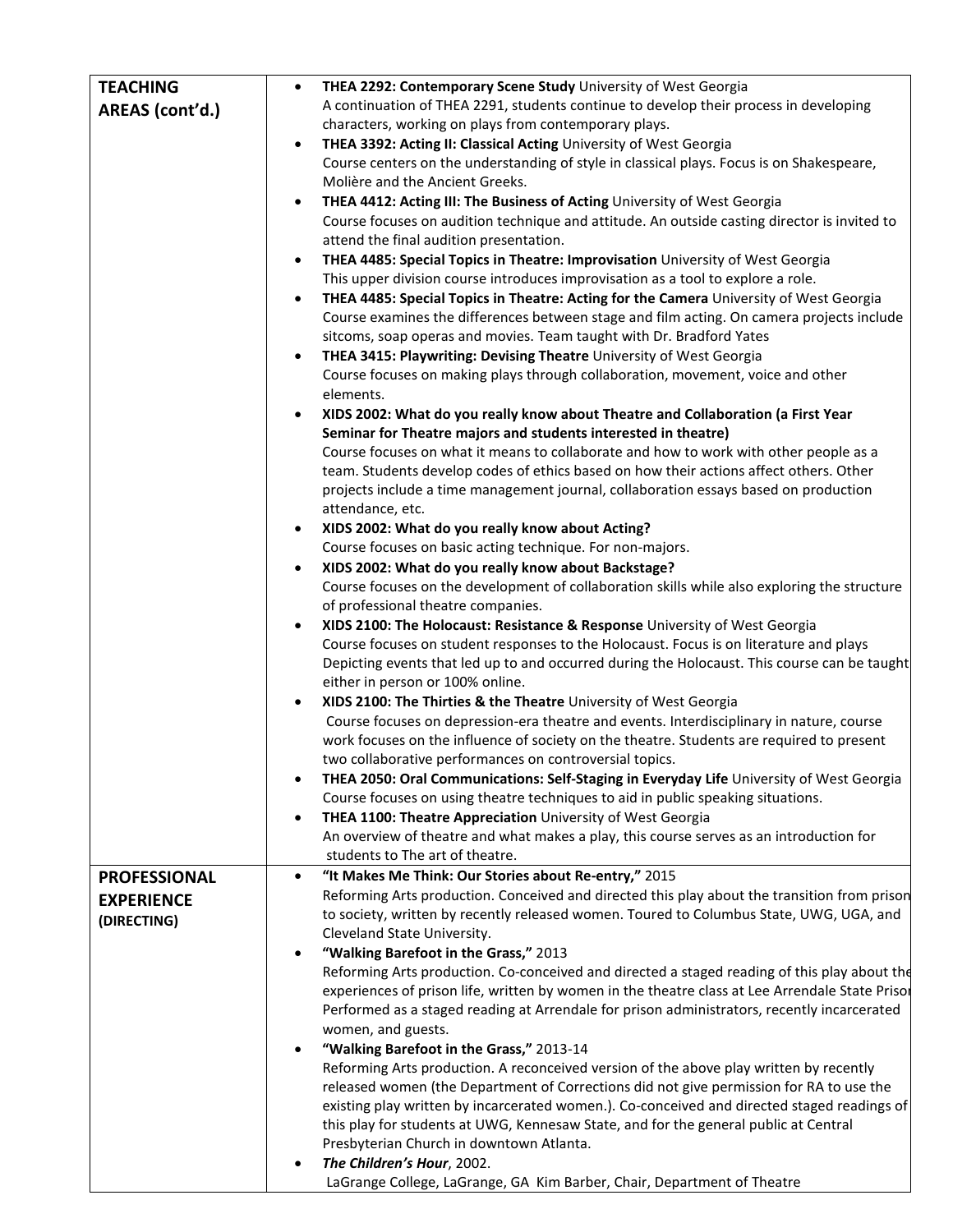| <b>PROFESSIONAL</b> | The Servant of Two Masters, 2000.<br>$\bullet$                                                                  |
|---------------------|-----------------------------------------------------------------------------------------------------------------|
| <b>EXPERIENCE</b>   | State University of West Georgia Summer Theatre Company.                                                        |
|                     | Night Must Fall, 2000.<br>$\bullet$                                                                             |
| (DIRECTING)         | Stage Door Players, Dunwoody, GA, Adriana Warner, Artistic Director.                                            |
|                     | A Midsummer Night's Dream, 1999.<br>$\bullet$                                                                   |
|                     | State University of West Georgia Summer Theatre Company.                                                        |
|                     | Love Letters, 1999.<br>$\bullet$                                                                                |
|                     | Stage Door Players, Dunwoody, GA, Adriana Warner, Artistic Director.                                            |
|                     | Starring: Lynn Jenkins, Jack Winnick, Jackie Prucha, Bruce Smith (alternating casts).                           |
|                     | Chapter Two, 1998.<br>$\bullet$                                                                                 |
|                     | Stage Door Players, Dunwoody, GA, Adriana Warner, Artistic Director.                                            |
|                     | Starring: Jack Winnick, Amy Holt, Shelley Barnett.                                                              |
|                     | Same Time, Next Year, 1994.<br>$\bullet$                                                                        |
|                     | Evergreen Theatre, Lake Geneva, WI, Lora Adams, Producer.                                                       |
|                     | Actors' Equity Association Chicago Area Theatre Contract.                                                       |
|                     | Starring: Tamara Evans, Terence Gallagher.                                                                      |
|                     | The Search for Signs of Intelligent Life in the Universe, 1994.<br>$\bullet$                                    |
|                     | New American Theater, Rockford, IL, J.R. Sullivan, Producing Artistic Director.                                 |
|                     | Actors' Equity Association Small Professional Theatre Contract.                                                 |
|                     | Starring: Linda Abronski.                                                                                       |
| <b>PROFESSIONAL</b> | Venue Stage Manager, First Night Atlanta, First Presbyterian Church, Dec. 31,1998.<br>$\bullet$                 |
| <b>EXPERIENCE</b>   | Duties included: load-in and tech of touring, one hour Gateway Theatre Company production                       |
| (STAGE MANAGEMENT)  | Running of technical aspect of show for four performances.                                                      |
|                     | Yachting Victory Ceremonies Manager, Savannah, 1996 Olympic Games July/August, 1996.<br>٠                       |
|                     | Duties included: planning, coordination, rehearsals, and performances of victory ceremonies                     |
|                     | for yachting; liaison between International Yacht Racing Association, Atlanta Committee for                     |
|                     | the Olympic Games, and Arts Ashore (Savannah community organization).                                           |
|                     | Production Stage Manager, New American Theatre, Rockford, IL, 1993--1995.<br>$\bullet$                          |
|                     | Duties included: stage managing and/or supervising six show, mainstage season, supervision                      |
|                     | volunteer crew, communication with out of town designers, actors, and directors, Actors'                        |
|                     | Equity Small Professional Theatre Contract, tier 10.                                                            |
|                     | Company Manager, Hilberry Rep., Wayne State University, Detroit, MI, 1989--1992.<br>$\bullet$                   |
|                     | Duties included: arrange and maintain rehearsal, performance, and shift schedule for seven                      |
|                     | show repertory season, liaison with guest artists (Marti Maraden, Barry MacGregor of                            |
|                     | Stratford Festival, Ontario, Canada), supervision of two graduate production stage managers,                    |
|                     | supervision of undergraduate stage managers.                                                                    |
|                     | Production Stage Manager, the Academy Theatre, Atlanta, GA, 1986-1989.                                          |
|                     | Duties included: stage managing five show mainstage season, supervision of crew,                                |
|                     | communication with out of town designers, Actors' Equity Letter of Agreement contract.                          |
| <b>EDUCATIONAL</b>  | The Veri**on Play, April, 2021<br>$\bullet$                                                                     |
| <b>EXPERIENCE</b>   | University of West Georgia                                                                                      |
| (DIRECTING)         | The Gospel at Colonus, October, 2019<br>٠                                                                       |
|                     | University of West Georgia Theatre Company                                                                      |
|                     | Evil Dead: The Musical, October, 2018<br>$\bullet$                                                              |
|                     | University of West Georgia Theatre Company<br>Kennedy Center American College Theater Festival Associate Entry. |
|                     | Faculty Director Certificate of Merit                                                                           |
|                     | The Scarlet Letter, November, 2017<br>$\bullet$                                                                 |
|                     | University of West Georgia Theatre Company                                                                      |
|                     | Kennedy Center American College Theater Festival Associate Entry.                                               |
|                     | <b>Faculty Director Certificate of Merit</b>                                                                    |
|                     | Spring Awakening, September/October, 2016<br>٠                                                                  |
|                     | University of West Georgia Theatre Company                                                                      |
|                     | Kennedy Center American College Theater Festival Associate Entry.                                               |
|                     | Romeo and Juliet, November, 2015.                                                                               |
|                     | University of West Georgia Theatre Company                                                                      |
|                     | Kennedy Center American College Theater Festival Associate Entry.                                               |
|                     | Faculty Director Certificate of Merit                                                                           |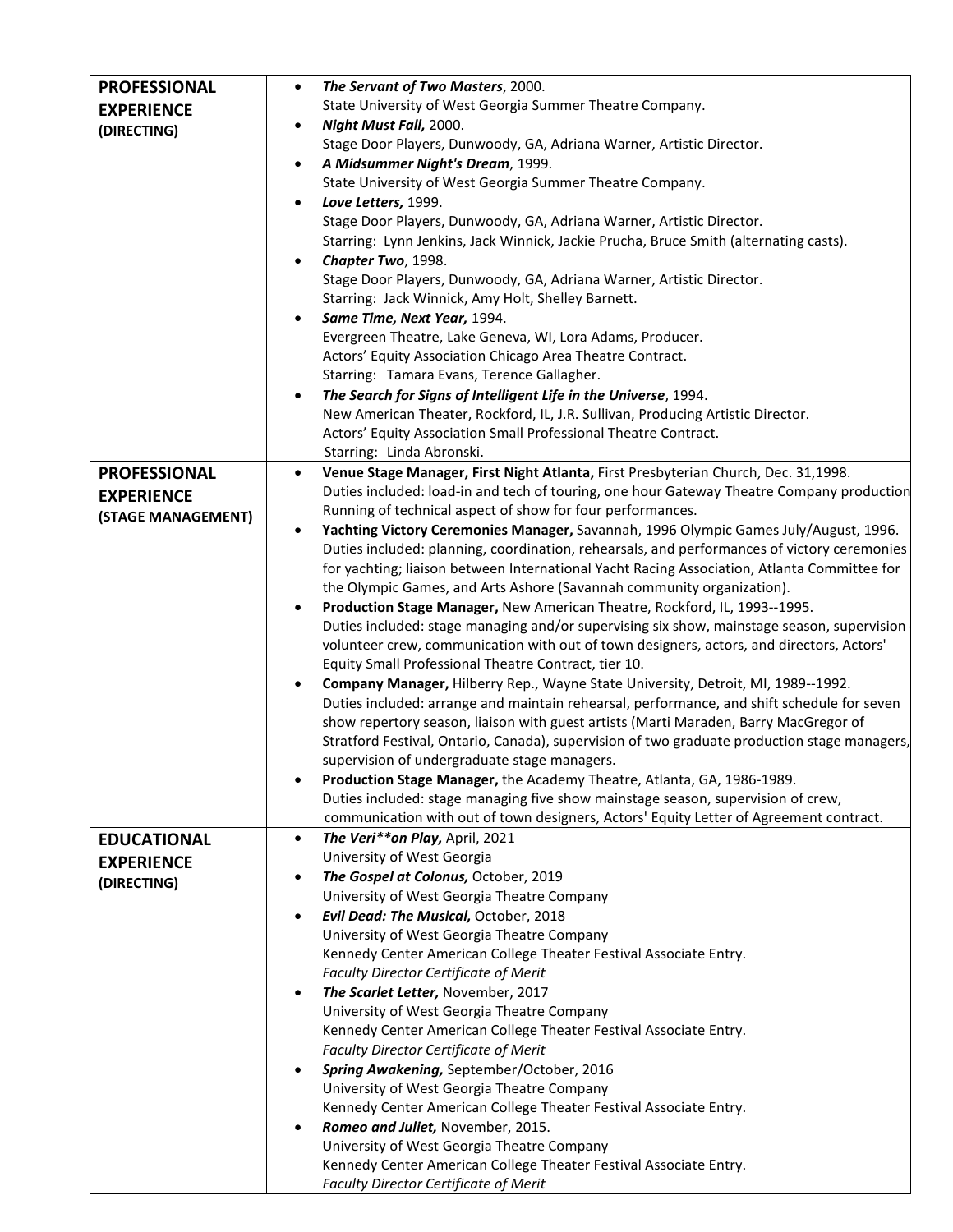| <b>EDUCATIONAL</b>   | Cabaret (1998 Version), October, 2014.<br>$\bullet$                                                              |
|----------------------|------------------------------------------------------------------------------------------------------------------|
| <b>EXPERIENCE</b>    | University of West Georgia Theatre Company                                                                       |
|                      | Kennedy Center American College Theater Festival Associate Entry.                                                |
| (Directing, cont'd.) | Eurydice, November, 2013<br>$\bullet$                                                                            |
|                      | University of West Georgia Theatre Company                                                                       |
|                      | Kennedy Center American College Theater Festival Associate Entry.                                                |
|                      | Faculty Director Certificate of Merit, KCACTF                                                                    |
|                      | Mother Courage and Her Children, November, 2012                                                                  |
|                      | University of West Georgia Theatre Company                                                                       |
|                      | Kennedy Center American College Theater Festival Associate Entry.                                                |
|                      | The 25 <sup>th</sup> Annual Putnam County Spelling Bee, October, 2011                                            |
|                      | University of West Georgia Theatre Company                                                                       |
|                      | Kennedy Center American College Theater Festival Associate Entry.                                                |
|                      | <b>Faculty Director Certificate of Merit</b>                                                                     |
|                      | RENT, October, 2010<br>$\bullet$                                                                                 |
|                      | University of West Georgia Theatre Company                                                                       |
|                      | Kennedy Center American College Theater Festival Associate Entry.                                                |
|                      | <b>Faculty Director Certificate of Merit</b>                                                                     |
|                      | In the Blood, November, 2009<br>$\bullet$                                                                        |
|                      | University of West Georgia Theatre Company                                                                       |
|                      | Kennedy Center American College Theater Festival Associate Entry.                                                |
|                      | Twelfth Night or, What You Will, October, 2008<br>$\bullet$                                                      |
|                      | University of West Georgia Theatre Company.                                                                      |
|                      | Kennedy Center American College Theater Festival Associate Entry.                                                |
|                      | <b>Faculty Director Certificate of Merit</b>                                                                     |
|                      | The Shape of Things, November, 2007                                                                              |
|                      | University of West Georgia Theatre Company.                                                                      |
|                      | Kennedy Center American College Theater Festival Associate Entry.                                                |
|                      | Faculty Director Certificate of Merit                                                                            |
|                      | John Steinbeck's The Grapes of Wrath, October, 2006                                                              |
|                      | University of West Georgia Theatre Company.<br>Kennedy Center American College Theater Festival Associate Entry. |
|                      | Faculty Director Certificate of Merit                                                                            |
|                      | Stop Kiss, February, 2006.                                                                                       |
|                      | University of West Georgia Theatre Company.                                                                      |
|                      | Kennedy Center American College Theater Festival Associate Entry.                                                |
|                      | Faculty Director Certificate of Merit Nominee                                                                    |
|                      | The Comedy of Errors, April, 2005.<br>$\bullet$                                                                  |
|                      | University of West Georgia Theatre Company.                                                                      |
|                      | Kennedy Center American College Theater Festival Associate Entry.                                                |
|                      | Noises Off, October, 2004.<br>$\bullet$                                                                          |
|                      | State University of West Georgia Theatre Company.                                                                |
|                      | Kennedy Center American College Theater Festival Associate Entry.                                                |
|                      | Breath, Boom, November, 2003.                                                                                    |
|                      | State University of West Georgia Theatre Company.                                                                |
|                      | Kennedy Center American College Theater Festival Associate Entry.                                                |
|                      | Machinal, February, 2003.                                                                                        |
|                      | State University of West Georgia Theatre Company.                                                                |
|                      | Kennedy Center American College Theater Festival Associate Entry.                                                |
|                      | Kindertransport, November, 2002.                                                                                 |
|                      | State University of West Georgia Theatre Company.                                                                |
|                      | Kennedy Center American College Theater Festival Associate Entry.                                                |
|                      | The Cherry Orchard, October, 2001.<br>$\bullet$                                                                  |
|                      | State University of West Georgia Theater Company.                                                                |
|                      | Changing Times: Voices of Carroll County, February, 2001.<br>$\bullet$                                           |
|                      | State University of West Georgia Theatre Company.                                                                |
|                      | Kennedy Center/American College Theater Festival Participating Entry.                                            |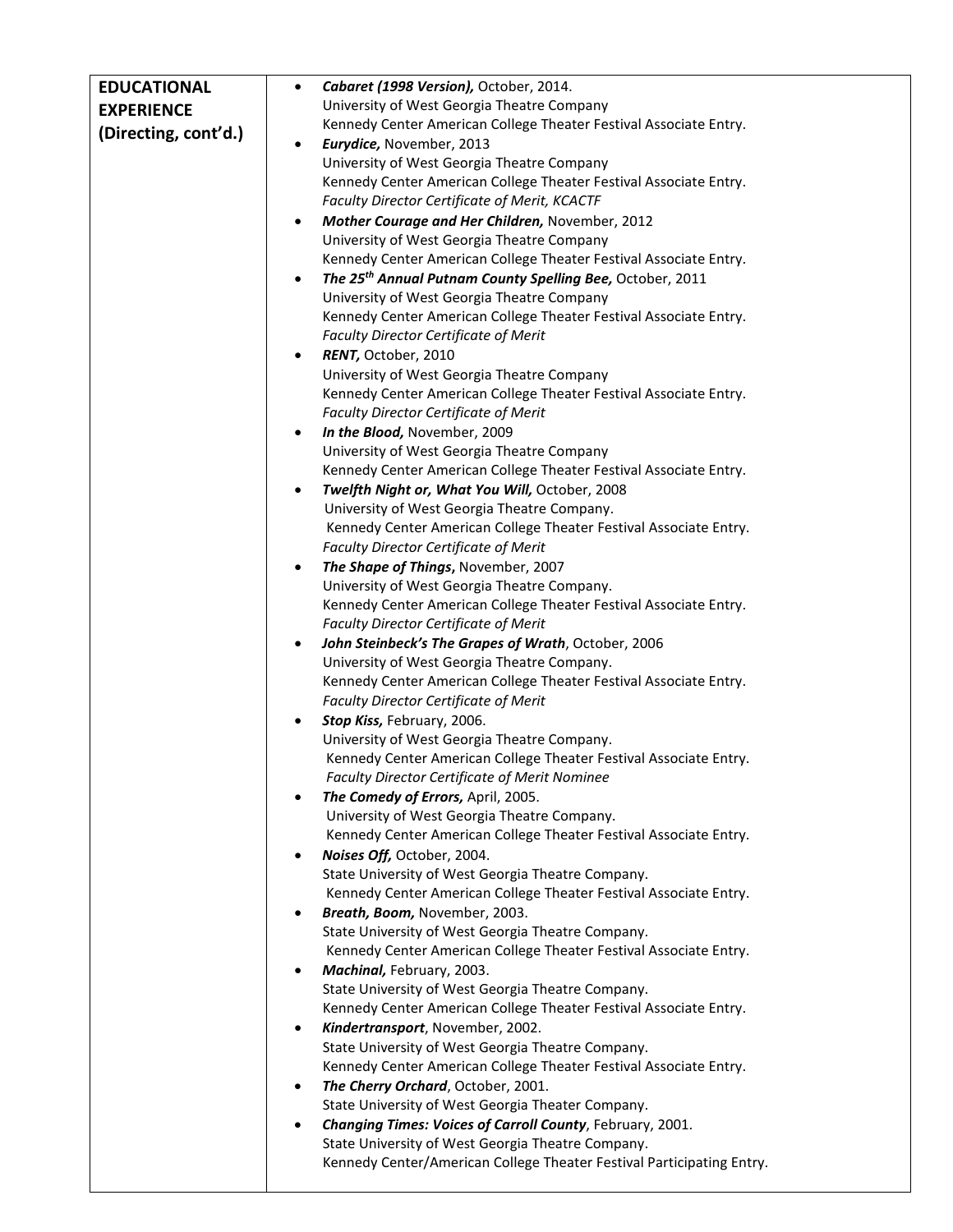| <b>EDUCATIONAL</b>   | Lysistrata, October, 2000.<br>$\bullet$                                                       |
|----------------------|-----------------------------------------------------------------------------------------------|
| <b>EXPERIENCE</b>    | State University of West Georgia Theatre Company.                                             |
|                      | Les Liaisons Dangereuses, April, 2000.<br>$\bullet$                                           |
| (Directing, cont'd.) | State University of West Georgia Theatre Company.                                             |
|                      | Kennedy Center/American College Theater Festival Associate Entry.                             |
|                      | Top Girls, February, 1999.<br>$\bullet$                                                       |
|                      | State University of West Georgia Theatre Company.                                             |
|                      | Kennedy Center/American College Theater Festival Associate Entry.                             |
|                      | A Night in the Ukraine, April, 1998.<br>٠                                                     |
|                      | State University of West Georgia Theatre Company.                                             |
|                      | Working, April, 1997.<br>$\bullet$                                                            |
|                      | State University of West Georgia Theatre Company.                                             |
|                      | The Masque of the Red Death, October, 1996.                                                   |
|                      | State University of West Georgia Theatre Company.                                             |
|                      | Kennedy Center American College Theater Festival Associate Entry.                             |
|                      | Peter Pan, 1991.<br>$\bullet$                                                                 |
|                      | Bonstelle Theatre, Wayne State University, Detroit, MI.                                       |
|                      | M.F.A. Thesis Project. Cast of thirty.                                                        |
|                      | <b>Brilliant Traces, 1992.</b><br>$\bullet$                                                   |
|                      | Hilberry Studio Theatre, Wayne State University.                                              |
|                      | Starring: Thorsten Kaye, Tamara Evans.                                                        |
|                      | Life and Limb, 1991.                                                                          |
|                      | Hilberry Studio Theatre, Wayne State University.                                              |
|                      | <b>Still Life</b> , 1990.                                                                     |
|                      | Hilberry Studio Theatre, Wayne State University.                                              |
| <b>COMMITTEE</b>     | BFA in Theatre with concentration in Acting Working Committee<br>$\bullet$                    |
| <b>WORK</b>          | <b>Faculty Senate Budget Committee</b><br>٠                                                   |
|                      | Chair, 2019-2020                                                                              |
|                      | University of West Georgia                                                                    |
|                      | <b>Faculty Senate Budget Committee</b><br>$\bullet$                                           |
|                      | Member, 2017-present                                                                          |
|                      | University of West Georgia                                                                    |
|                      | <b>Faculty Senate Academic Policies Committee</b><br>$\bullet$                                |
|                      | Member, 2014-2015                                                                             |
|                      | Committee Chair, 2015-2016                                                                    |
|                      | University of West Georgia                                                                    |
|                      | <b>College of Arts and Humanities Executive Committee</b><br>$\bullet$                        |
|                      | Member, 2013-2014                                                                             |
|                      | Committee Chair, 2014-2015                                                                    |
|                      | University of West Georgia                                                                    |
|                      | UWG Theatre Department Technical Director/Adjunct Instructor Search Committee<br>$\bullet$    |
|                      | Chair, Spring/Summer, 2013; Summer 2015                                                       |
|                      | <b>UWG Theatre Department Voice and Movement faculty Search Committee</b><br>$\bullet$        |
|                      | Chair, Fall 2013/Spring 2014                                                                  |
|                      | <b>UWG Theatre Department Promotion and Tenure Committee</b><br>$\bullet$                     |
|                      | Chair, Fall 2013<br><b>College of Arts and Humanities Study Abroad Committee</b><br>$\bullet$ |
|                      | Member, Fall, 2011-Spring, 2013; Fall 2015--                                                  |
|                      | University of West Georgia                                                                    |
|                      | <b>Faculty Administrative Personnel Committee</b><br>$\bullet$                                |
|                      | Member, Fall, 2010-Spring, 2011                                                               |
|                      | University of West Georgia                                                                    |
|                      | <b>Undergraduate Academic Programs Committee</b>                                              |
|                      | Chair, Fall, 2008-Spring, 2010                                                                |
|                      | Member, Fall 2007-Spring 2010                                                                 |
|                      | University of West Georgia                                                                    |
|                      | University System of GA Board Of Regents Arts Advisory Committee<br>$\bullet$                 |
|                      | Member, Fall 2002-Spring 2008                                                                 |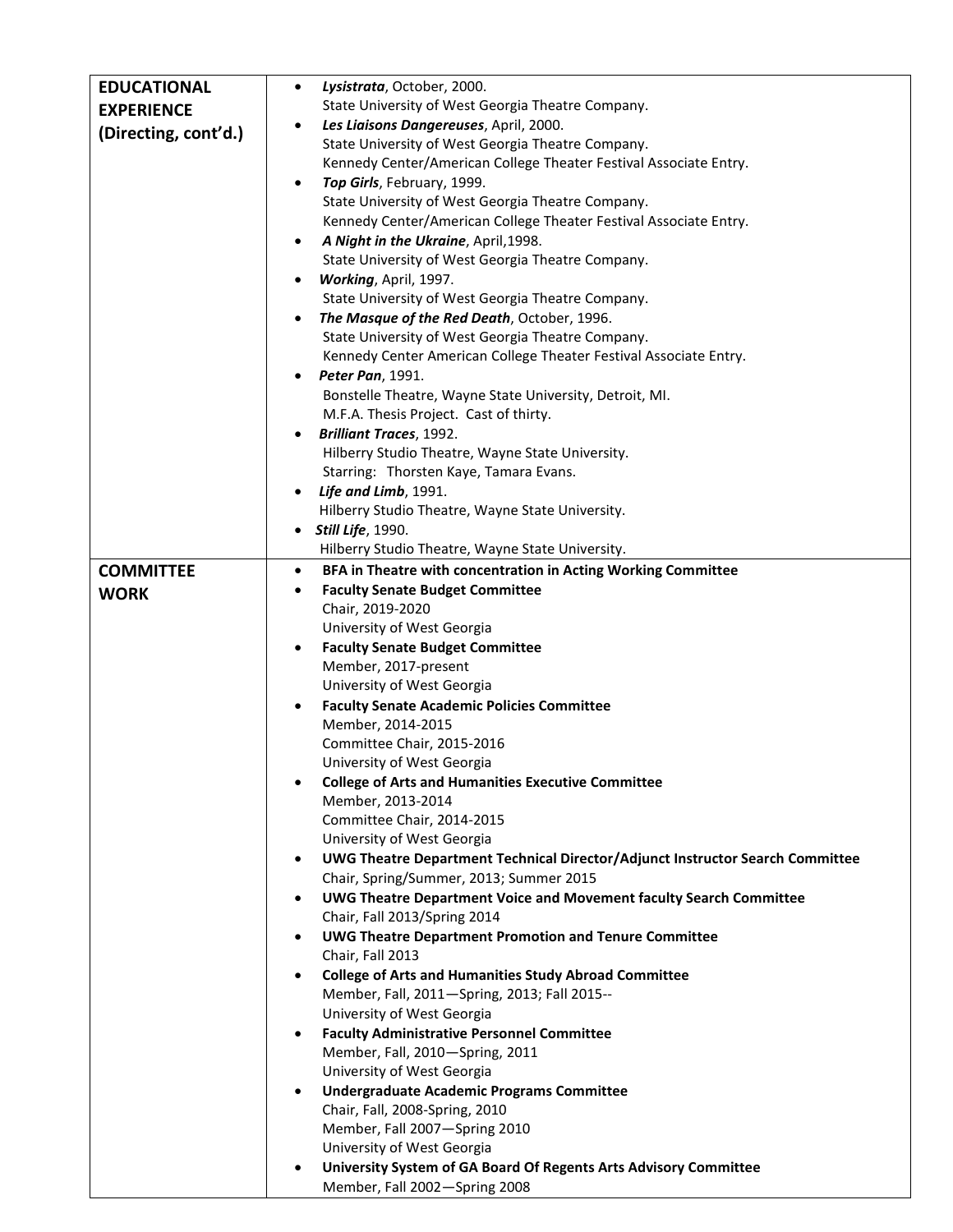| <b>COMMITTEE WORK</b> | University Committee on Alternative Dispute Resolution<br>$\bullet$                                                                                                                           |
|-----------------------|-----------------------------------------------------------------------------------------------------------------------------------------------------------------------------------------------|
| (cont'd.)             | Member, 2005-present                                                                                                                                                                          |
|                       | University of West Georgia                                                                                                                                                                    |
|                       | Undergraduate Academic Programs Committee (All University)<br>$\bullet$                                                                                                                       |
|                       | Member, 2007-present<br>University of West Georgia                                                                                                                                            |
|                       | <b>College of Arts &amp; Sciences Executive Committee</b>                                                                                                                                     |
|                       | Member, 2006-2008                                                                                                                                                                             |
|                       | University of West Georgia                                                                                                                                                                    |
|                       | <b>College of Arts &amp; Sciences Promotion &amp; Tenure Committee</b>                                                                                                                        |
|                       | Member, 2005-2007                                                                                                                                                                             |
|                       | University of West Georgia                                                                                                                                                                    |
|                       | <b>College of Arts &amp; Sciences Faculty Advisory Committee</b><br>$\bullet$                                                                                                                 |
|                       | Member, 2005-2007                                                                                                                                                                             |
|                       | University of West Georgia                                                                                                                                                                    |
|                       | <b>College of Arts &amp; Sciences Constitution Day Committee</b><br>$\bullet$                                                                                                                 |
|                       | Member, Fall 2005                                                                                                                                                                             |
|                       | University of West Georgia                                                                                                                                                                    |
|                       | <b>Committee to establish Arts Administration Master's Degree</b><br>$\bullet$<br>Member, 2005-2006                                                                                           |
|                       | University of West Georgia                                                                                                                                                                    |
|                       | <b>Student Life Committee (All University)</b>                                                                                                                                                |
|                       | Chair, 2004-2005 academic year                                                                                                                                                                |
|                       | Member, Fall 2001-Spring 2003                                                                                                                                                                 |
|                       | State University of West Georgia                                                                                                                                                              |
|                       | <b>Responsible Sexuality Committee</b><br>$\bullet$                                                                                                                                           |
|                       | Co-chair, 1999-July, 2001; Jan-May, 2004.                                                                                                                                                     |
|                       | Member, 1996-2005                                                                                                                                                                             |
|                       | State University of West Georgia                                                                                                                                                              |
|                       | <b>Writing Across the Curriculum Committee</b><br>$\bullet$                                                                                                                                   |
|                       | Department Representative, 1999-Spring, 2001<br>State University of West Georgia                                                                                                              |
|                       | <b>Theatre Curriculum Committee</b><br>$\bullet$                                                                                                                                              |
|                       | Chair, 2001-present                                                                                                                                                                           |
|                       | Department of Mass Communications & Theatre Arts                                                                                                                                              |
|                       | <b>Theatre Program Promotion &amp; Tenure Committee</b><br>$\bullet$                                                                                                                          |
|                       | Member, 2000-present.                                                                                                                                                                         |
|                       | Theatre Curriculum Review Committee--Semester Conversion<br>$\bullet$                                                                                                                         |
|                       | Member, 1996-1997.                                                                                                                                                                            |
|                       | Department of Mass Communications & Theatre Arts                                                                                                                                              |
| <b>SERVICE</b>        | Development of Arts Management Certificate (in progress)<br>$\bullet$                                                                                                                         |
|                       | Formed a committee of faculty from Art, Music, Theatre, Creative Writing, and Public History<br>to create the 15-credit hour certificate. Worked with faculty in the Marketing and Accounting |
|                       | Departments in the College of Business to incorporate two courses. Helped write syllabi for                                                                                                   |
|                       | new courses: Introduction to Arts Management and Arts Management Practicum.                                                                                                                   |
|                       | Director, Sylvia, September 20-22, 2019                                                                                                                                                       |
|                       | Carroll County Community Theatre/Carrollton Center for the Arts                                                                                                                               |
|                       | Development of BFA in Theatre with Concentrations in Acting and Design/Technology<br>$\bullet$                                                                                                |
|                       | Guided Theatre faculty to create a 120-credit hour professional degree and took the degree                                                                                                    |
|                       | through the institutional bureaucracy; became available in AY 2019-2020; received Plan                                                                                                        |
|                       | Approval from NAST in AY 2020-2021.                                                                                                                                                           |
|                       | Development of Interdisciplinary Certificate in Musical Theatre<br>$\bullet$                                                                                                                  |
|                       | Guided Music and Theatre performance faculty in creating a 17-credit hour certificate in<br>Musical Theatre that incorporates voice, dance, and acting courses; took the certificate          |
|                       | through the institutional bureaucracy; became available in AY 2020-2021 with a cohort of 14                                                                                                   |
|                       | students.                                                                                                                                                                                     |
|                       | Member, Commission on Accreditation-National Association of Schools of Theatre, 2019-                                                                                                         |
|                       | present                                                                                                                                                                                       |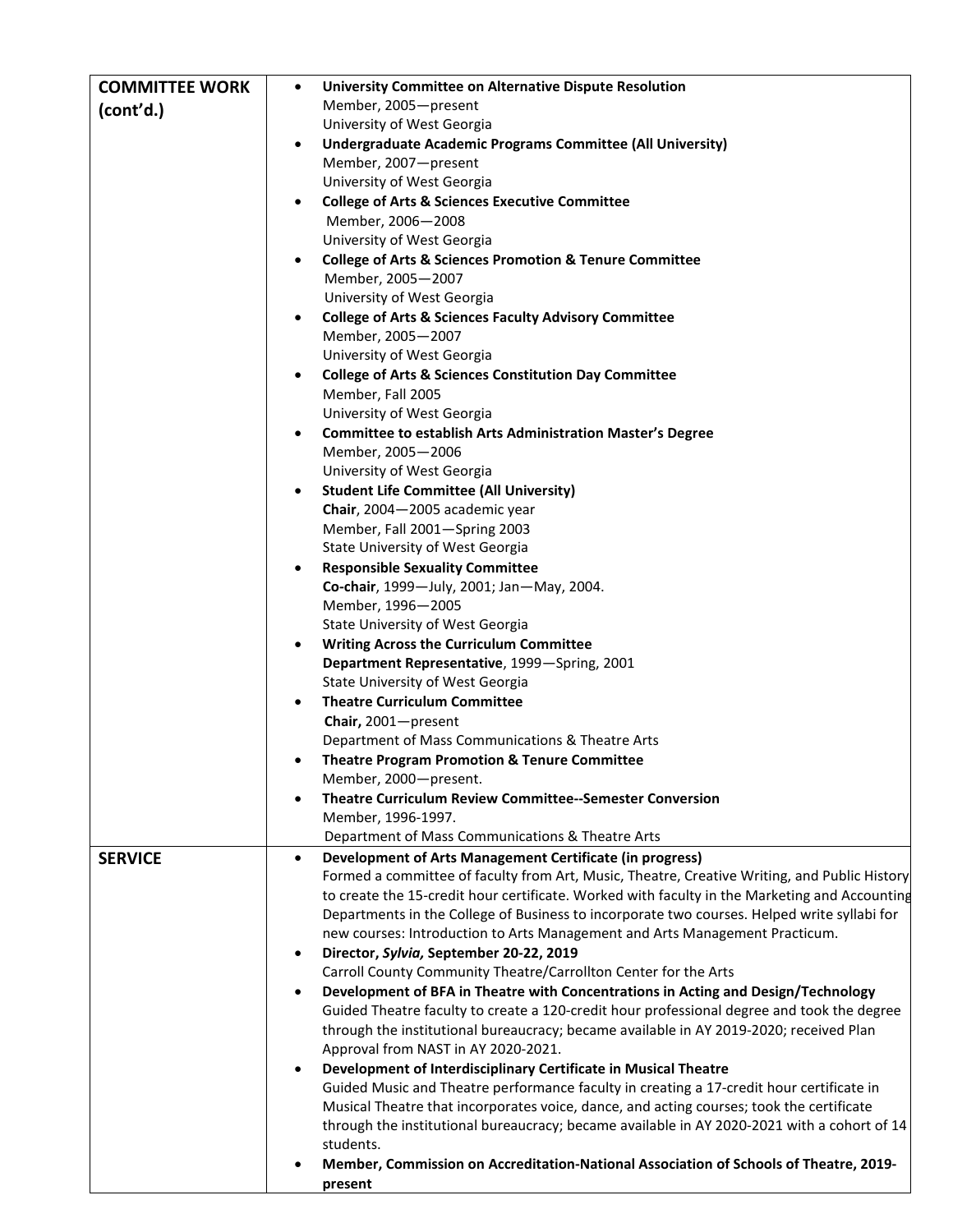| SERVICE (cont'd.) | President, Board of Directors, Reforming Arts, 2014 - 2017<br>$\bullet$                                                                                                                                                                                                                                                                                                                                                                                       |
|-------------------|---------------------------------------------------------------------------------------------------------------------------------------------------------------------------------------------------------------------------------------------------------------------------------------------------------------------------------------------------------------------------------------------------------------------------------------------------------------|
|                   | Saw through BoD initiatives of growing the board, a partnership with Georgia State<br>University, Perimeter to bring an Associate's Degree program to Lee Arrendale State Prison,<br>Reworking of the organization's mission and goals, major fundraising campaigns.<br>Member, Board of Directors, Reforming Arts, 2012 - 2017<br>$\bullet$<br>Reforming Arts is a non-profit organization that brings higher education in the humanities                    |
|                   | and the arts to the female incarcerated population in Georgia in order to reduce recidivism.<br>It was founded and is run by Wende Ballew, a West Georgia College theatre alum.<br>Director/Concept, "It Makes Me Think: Our Stories About Reentry," 2014-2016<br>$\bullet$                                                                                                                                                                                   |
|                   | Reforming Arts production. Conceived and directed this play about the transition from prison<br>to society, written by recently released women. Toured to Columbus State, UWG, and UGA.<br>Future performances: Atlanta History Center and Cleveland State University (October, 2015)                                                                                                                                                                         |
|                   | Director, "Walking Barefoot in the Grass," Summer and Fall, 2013<br>$\bullet$<br>Assisted in creating a devised play written by the women inmates of Lee Arrrendale State<br>Prison. The play depicts the prisons within the minds of the inmates and the literal prison<br>that they deal with every day.                                                                                                                                                    |
|                   | <b>Theatre Study Abroad Program Coordinator</b><br>$\bullet$                                                                                                                                                                                                                                                                                                                                                                                                  |
|                   | Research and develop a study abroad program for the theatre department.                                                                                                                                                                                                                                                                                                                                                                                       |
|                   | Director of Theatre, August, 2000-December, 2010<br>$\bullet$                                                                                                                                                                                                                                                                                                                                                                                                 |
|                   | Maintain budget, administer program, create policy with other faculty members and with<br>students, maintain artistic integrity of productions. Because the Mass Communications and<br>Theatre Arts programs will be splitting into separate departments, the Director of Theatre is<br>no longer a necessary position (for much of the history of the Department of Mass<br>Communications & Theatre Arts the Department Chair was from Mass Communicatons). |
|                   | Student Director Advisor, 2000-present.<br>$\bullet$                                                                                                                                                                                                                                                                                                                                                                                                          |
|                   | Advised student who were nominated for the SDC Kennedy Center American College Theatre<br>Festival regional scholarship competition. As a result, two students were awarded scholarship<br>for the National KCACTF in 2014 and 2015.                                                                                                                                                                                                                          |
|                   | Big Night School of the Arts Award Winner Faculty Advisor, 2015.<br>$\bullet$<br>The THEA 3415: Playwriting: Devising Theatre students made a play called "Beautiful" that wo<br>the Research Day for the Arts Competition in the Spring of 2015.<br>Faculty Senate, 2003-2005; 2007-2010; 2014-2017.<br>$\bullet$                                                                                                                                            |
|                   | Chair, Faculty Senate Academic Policies Committee, 2015-2016.<br>$\bullet$                                                                                                                                                                                                                                                                                                                                                                                    |
|                   | Member, Faculty Senate Academic Policies Committee, 2014-2015.<br>$\bullet$                                                                                                                                                                                                                                                                                                                                                                                   |
|                   | National Association of Schools of Theatre Visiting Evaluator                                                                                                                                                                                                                                                                                                                                                                                                 |
|                   | Served as Team Member for eight visits, Team Chair for three. Have served as Chair of a team<br>on three of the teams.                                                                                                                                                                                                                                                                                                                                        |
|                   | Theatre Executive, National Association of Schools of Theatre, 2003-2011, 2014-present.<br>$\bullet$                                                                                                                                                                                                                                                                                                                                                          |
|                   | Voting member of the national theatre program/department accrediting agency.<br>Accreditation was obtained in April, 2003. Duties included scheduling and presiding                                                                                                                                                                                                                                                                                           |
|                   | committee meetings to create self-study; editing self-study; communicating with visiting                                                                                                                                                                                                                                                                                                                                                                      |
|                   | team and scheduling their agenda.                                                                                                                                                                                                                                                                                                                                                                                                                             |
|                   | Director, Tolerance Project, Fall, 2005<br>$\bullet$<br>Guiding five students to create a 20-30 minute play about tolerance in order to tour to middle<br>and high schools. This is a collaboration with the Thomas B Murphy Holocaust Teaching and<br>Training Resource Center.                                                                                                                                                                              |
|                   | The Troublesome Legacy and Lessons of the Holocaust, November 14, 2005<br>$\bullet$<br>Thomas B. Murphy Holocaust Teaching and Training Resource Center, the Georgia<br><b>Commission on the Holocaust</b>                                                                                                                                                                                                                                                    |
|                   | One of three panelists for this forum on the Holocaust.                                                                                                                                                                                                                                                                                                                                                                                                       |
|                   | Member, Board of Directors, Encore Theatre Company, 2003-2005<br>$\bullet$<br>A community theatre in Carrollton, GA which produces three plays per year. Served as<br>Production Coordinator for the radio play, The War of the Worlds, which broadcast on WUW<br>in Carrollton and WCOH in Newnan, GA.                                                                                                                                                       |
|                   | Irene Ryan Scholarship Preliminary Rounds Judge, Kennedy Center American College<br>$\bullet$<br>Theatre Festival Region IV, February, 2004-February 2005.<br>Evaluated up to 35 auditions for a national scholarship at two regional conferences.                                                                                                                                                                                                            |
|                   | Faculty Sponsor, Big Night Award Fine Arts Award Winner, Jamie Howell. 2004<br>$\bullet$                                                                                                                                                                                                                                                                                                                                                                      |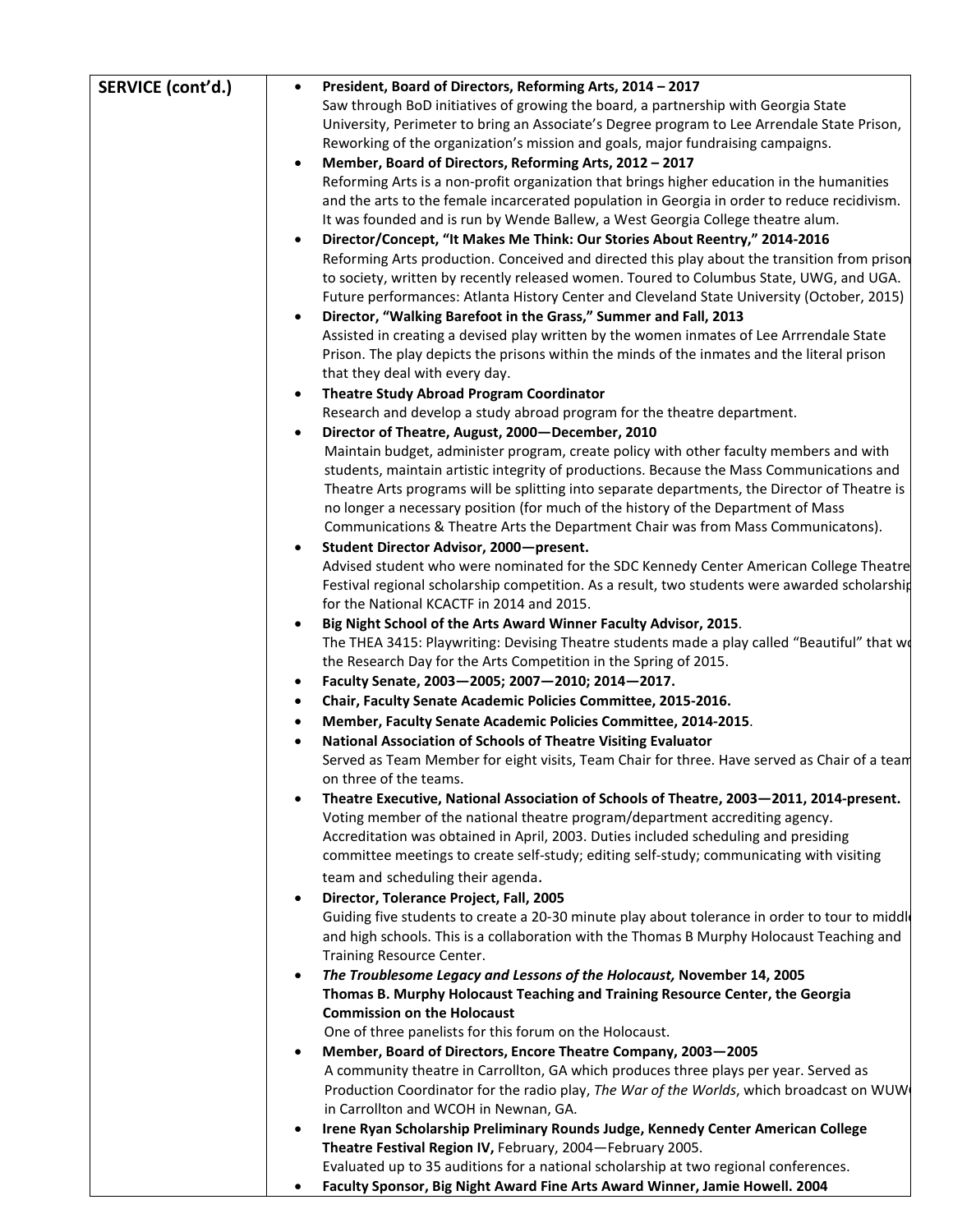| SERVICE (cont'd.)                                                                     | Judge, Holocaust Art & Writing Contest. Georgia Commission on the Holocaust,<br>$\bullet$<br>March, 2004, 2006, 2007, 2008.<br>Judged approximately 50 art projects based on the Holocaust and created by middle and<br>high school students.<br>Member, Mass Communications & Theatre Department Chair Search Committee,<br>$\bullet$<br>2003-2004.<br>Member, Music Department Chair Search Committee, Fall 2002.<br>$\bullet$<br>Theatre Program Review, Fall 2002<br>$\bullet$<br>Compose internal program review document for the University.<br>Advisor to Student Directors, 2000--present<br>Meet student directors, attend various rehearsals to give notes, and supervise technical<br>rehearsals.<br>Advisor, Freshman Center, 1998-Spring, 2000<br>$\bullet$<br>Assist in advising undecided and freshman students ten hours per semester.<br>Advisor, Theatre Majors, 1997-present<br>$\bullet$<br>Assist in advising theatre majors in both quarter and semester terms.<br>Advisor to Student Director of Betrayal, September/October, 1999<br>$\bullet$<br>Oversee student director and supervise technical rehearsals.<br>Director/Advisor to Risqué Business, 1997--present<br>A series of vignettes about college life performed during summer new student orientations.<br>Advisor to "Episodes in Sexuality," 1997--present<br>$\bullet$<br>A student driven play dealing directly with issues of sexuality. A co-sponsorship the<br>Responsible Sexuality Committee.                                                                                                                                                                                                                                                                                                                                                                                                                                                                                                                                                                                                                                                                                                                                                                     |
|---------------------------------------------------------------------------------------|---------------------------------------------------------------------------------------------------------------------------------------------------------------------------------------------------------------------------------------------------------------------------------------------------------------------------------------------------------------------------------------------------------------------------------------------------------------------------------------------------------------------------------------------------------------------------------------------------------------------------------------------------------------------------------------------------------------------------------------------------------------------------------------------------------------------------------------------------------------------------------------------------------------------------------------------------------------------------------------------------------------------------------------------------------------------------------------------------------------------------------------------------------------------------------------------------------------------------------------------------------------------------------------------------------------------------------------------------------------------------------------------------------------------------------------------------------------------------------------------------------------------------------------------------------------------------------------------------------------------------------------------------------------------------------------------------------------------------------------------------------------------------------------------------------------------------------------------------------------------------------------------------------------------------------------------------------------------------------------------------------------------------------------------------------------------------------------------------------------------------------------------------------------------------------------------------------------------------------------------------------------|
| <b>PUBLICATIONS,</b>                                                                  | Producer, Staged Reading of "Dreaming Emmett" by Toni Morrison, Directed by Daniel<br>$\bullet$                                                                                                                                                                                                                                                                                                                                                                                                                                                                                                                                                                                                                                                                                                                                                                                                                                                                                                                                                                                                                                                                                                                                                                                                                                                                                                                                                                                                                                                                                                                                                                                                                                                                                                                                                                                                                                                                                                                                                                                                                                                                                                                                                               |
| <b>FELLOWSHIPS,</b><br>PRESENTATIONS,<br><b>AWARDS &amp;</b><br><b>GRANT ACTIVITY</b> | Banks, University of West Georgia Stone Visiting Artist, February, 2020<br>Community Foundation West Georgia Community Impact Grant: "Dreaming Emmett" by<br>$\bullet$<br>Toni Morrison: A Staged Reading, 2019<br>Amount requested: \$4,125 to bring Dr. Daniel Banks from DNAWORKS to do a weeklong<br>residency directing and presenting the staged reading of Toni Morrison's only play. Written<br>and submitted. Not awarded<br>Georgia Theatre Conference Leighton Ballew Award for Distinguished Service to Theatre in<br>$\bullet$<br>Georgia, October, 2017<br>Interview with Tony Kushner, Georgia Theatre Conference 53, Carrollton, GA. October,<br>2017<br>Moderator, Roundtable for Public Institutions with enrollments of 61-100, National<br>Association of Schools of Theatre Annual Meeting, March 2017.<br>Panelist, "Where Pedagogy Meets Praxis Meets Research: A Workshop Fostering Creative<br>Thinking through a Theatre Infused Liberal Arts Curriculum." National Conference on<br>Higher Education in Prisons, November, 2016<br>Panelist, "Understanding the Student." National Association of Schools of Theatre Annual<br>$\bullet$<br>Meeting, March, 2016<br>Presenter, "Theatre Behind Bars: Making Plays with Formerly Incarcerated Citizens."<br>$\bullet$<br>Southeastern Theatre Conference, March, 2016<br>"Adam McKinney and Daniel Banks: Making a Difference via the Arts Is in Their DNA."<br>$\bullet$<br>Southern Theatre. Deanna Thompson, editor. Summer, 2014 (peer reviewed).<br>Participant, Sojourn Summer Theatre Institute for Adults (In Collaboration with the Center<br>for Performance and Civic Practice) led by Michael Rohd. Chicago, IL. July, 2014. A weeklong<br>institute focusing on creating partnerships and exploring leadership roles.<br>"Linking Theatre and Education Builds K-12 Students' Critical Writing Skills and Helps<br>Develop Tomorrow's Audiences." Southern Theatre. Deanna Thompson, editor. Fall, 2013<br>(peer reviewed).<br>Participant, Sojourn Theatre Summer Institute led by Michael Rohd. Washington,<br>DC/Chicago. July, 2013 & 2014. A five-day institute about centered on devising and creating<br>partnerships with non-theatre people to create a play. |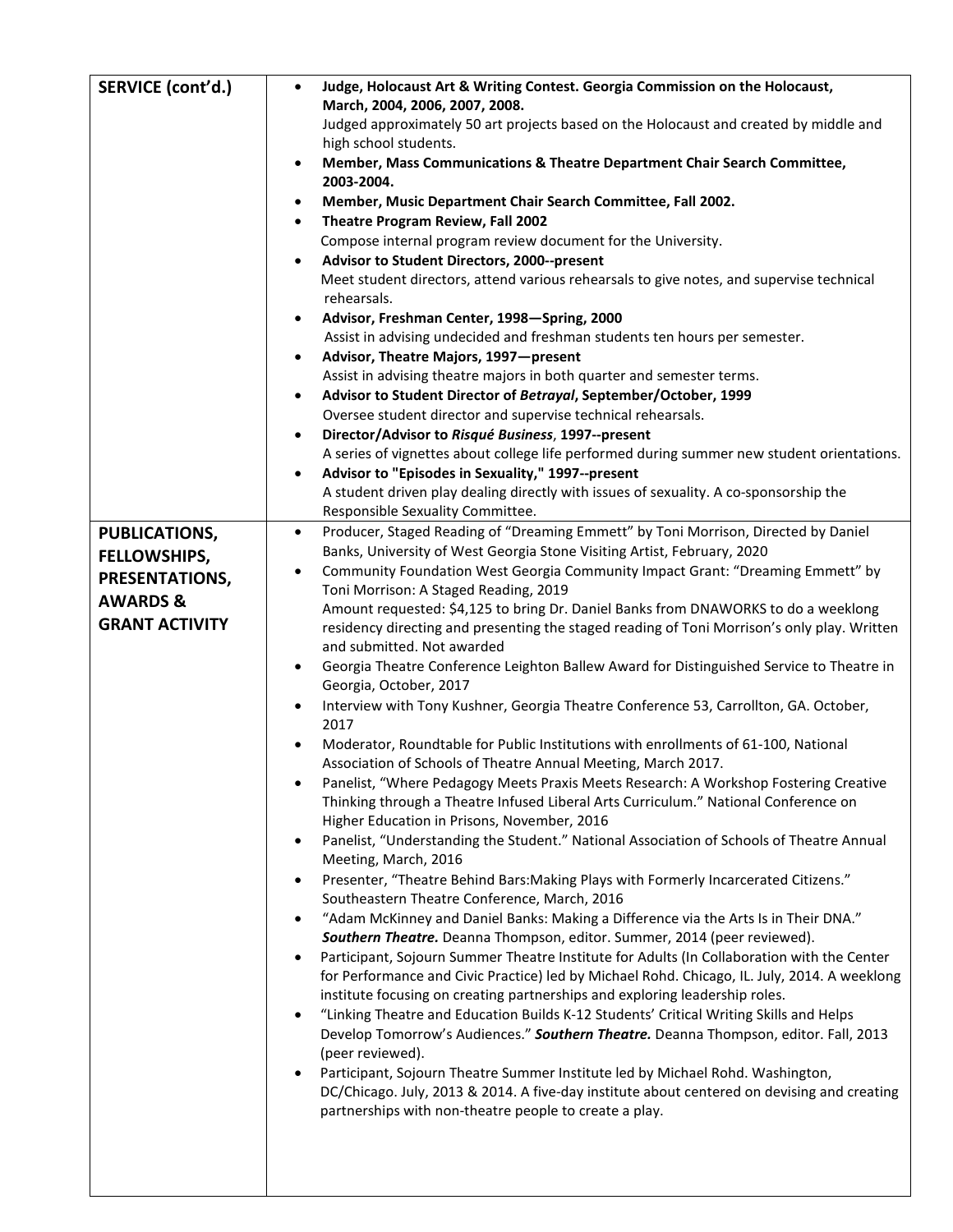| <b>PUBLICATIONS,</b>  | • 2012 Kennedy Center American College Theater Festival Gold Medallion recipient                                                                                                                                                                                                                                                  |
|-----------------------|-----------------------------------------------------------------------------------------------------------------------------------------------------------------------------------------------------------------------------------------------------------------------------------------------------------------------------------|
| PRESENTATIONS,        | This award is given regionally to recipients who have demonstrated a strong commitment                                                                                                                                                                                                                                            |
| <b>AWARDS &amp;</b>   | to the values and goals of KCACTF and to excellence in educational theatre. It is the most                                                                                                                                                                                                                                        |
| <b>GRANT ACTIVITY</b> | prestigious regional award given by KCACTF and is considered one of the great honors in                                                                                                                                                                                                                                           |
| (cont'd.)             | theatre education.<br>Scholars for Peace in the Middle East 2011 Faculty Fellowship to Israel participant. One of<br>$\bullet$<br>17 selected nationally to participate in meetings with colleagues at colleges/universities in                                                                                                   |
|                       | Israel. June 19-29, 2011.<br>United States Holocaust Memorial Museum 2009 Silberman Seminar participant. "Teaching<br>$\bullet$<br>the Holocaust." Dr. Peter Hayes, Northwestern University, master teacher. One of 19<br>selected nationally (and Canada) to participate in a two week seminar at the USHMM. June<br>1-12, 2009. |
|                       | Centennial Professor for 2007-2008 in the Arts. \$4,000 award.<br>$\bullet$                                                                                                                                                                                                                                                       |
|                       | Participant, Michael Chekhov Technique Summer Intensive. Toronto, Ontario, Canada.<br>$\bullet$<br>Michael Chekhov Association, New York, NY.                                                                                                                                                                                     |
|                       | "The Collision Project: Innovative Program at Atlanta's Alliance Theatre Links High School<br>and College Students with Professionals." Southern Theatre. Deanna Thompson, editor.<br>Spring, 2007 (peer reviewed).                                                                                                               |
|                       | Chair & Panelist, "Stage Management Interest Group." Southeastern Theatre Conference,<br>$\bullet$<br>Atlanta, GA, March, 2007.                                                                                                                                                                                                   |
|                       | Panelist, "Stage Management 2." Southeastern Theatre Conference, Atlanta, GA, March,<br>2007.                                                                                                                                                                                                                                     |
|                       | "Rants & Raves: Put a Value on What You Do (and then Others Will, Too)." Southern                                                                                                                                                                                                                                                 |
|                       | Theatre. Deanna Thompson, editor. Spring, 2006 (peer reviewed).                                                                                                                                                                                                                                                                   |
|                       | Chair & Panelist, "Stage Management Interest Group." Southeastern Theatre Conference,<br>$\bullet$<br>Orlando, FL, March, 2006.                                                                                                                                                                                                   |
|                       | Panelist, "Stage Management 2." Southeastern Theatre Conference, Orlando, FL, March,<br>2006.                                                                                                                                                                                                                                     |
|                       | Panelist, "Atlanta Playwrights." Southeastern Theatre Conference, Greensboro, NC, March,<br>2005.                                                                                                                                                                                                                                 |
|                       | Chair & Panelist, "Stage Management Interest Group." Southeastern Theatre Conference,<br>$\bullet$<br>Greensboro, NC, March, 2005.                                                                                                                                                                                                |
|                       | Panelist, "Stage Management 2." Southeastern Theatre Conference, Greensboro, NC,<br>March, 2005.                                                                                                                                                                                                                                  |
|                       | Panelist, "Theatre Administration for the Non-theatrical Administrator." Southeastern<br>$\bullet$<br>Theatre Conference, Greensboro, NC March, 2005.                                                                                                                                                                             |
|                       | "Rants & Raves: Wanted Professionals as Role Models." Southern Theatre. Deanna<br>Thompson, editor. Spring, 2004 (peer reviewed).                                                                                                                                                                                                 |
|                       | Chair & Panelist, "Taking the Arts to the Core: Theatre Transforming General Education:<br>Staging the Past to Transform the Future: Students React to the Theatre of the Holocaust"<br>Association for Theatre in Higher Education, New York, NY, August, 2003.                                                                  |
|                       | "Four Ways Theatre Can Embrace Diversity." Southern Theatre. Deanna Thompson, editor.<br>Summer 2003 (peer reviewed).                                                                                                                                                                                                             |
|                       | Panelist, "Spinning the Theatre Web." Southern Theatre Conference, Arlington, VA March,<br>2003.                                                                                                                                                                                                                                  |
|                       | Panelist, "Presenting Southern History: What Does the Community Want to Remember?"<br>National Council on Public History/Organization of American Historians. Washington,<br>DC April, 2002.                                                                                                                                      |
|                       | Panelist, "Creating a Public History Play: The Odyssey of Changing Times: The Voices of<br>Carroll County." Southeastern Theatre Conference. Mobile, AL, March, 2002.                                                                                                                                                             |
|                       | Participant, Leadership Development Program. Association for Theatre in Higher Education<br>$\bullet$<br>Chicago, IL, August, 2001.                                                                                                                                                                                               |
|                       | Panelist, "Best Practices in Managing Interdisciplinary Programs and Curriculum: Core of<br>Theatre Education." Association for Theatre in Higher Education. Washington, DC, August,<br>2000 (All Conference Panel)                                                                                                               |
|                       | "Fast-Paced KC/ACTF Gives Students Chance to Learn, Compete." Southern Theatre.<br>Deanna Thompson, editor. Summer, 2000 (peer reviewed).                                                                                                                                                                                         |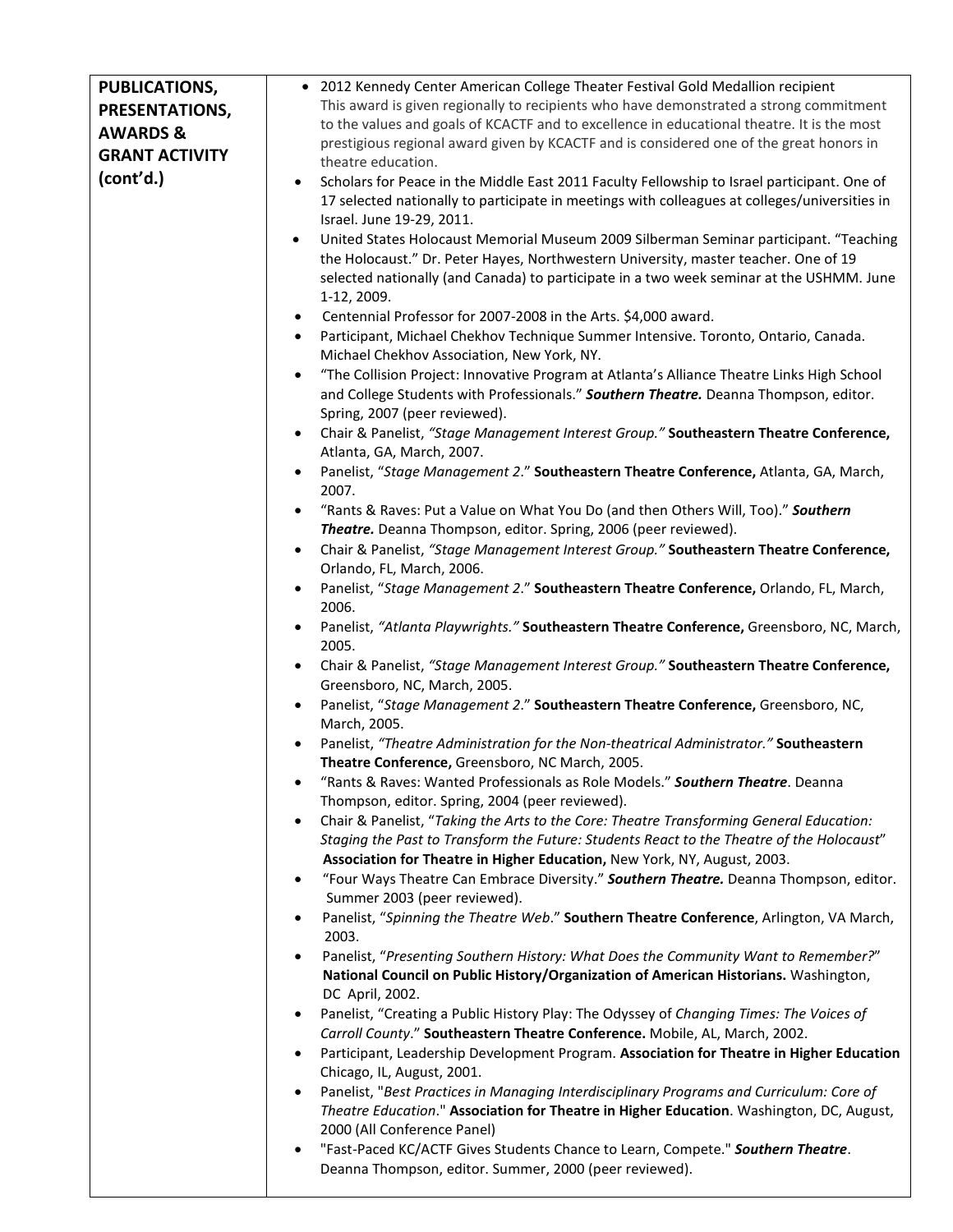| <b>PUBLICATIONS,</b>  | "It's a Small World After All: The Importance of GTC." GTC News. Susie Hammond, editor.<br>$\bullet$                                                          |
|-----------------------|---------------------------------------------------------------------------------------------------------------------------------------------------------------|
| PRESENTATIONS,        | February, 1998.                                                                                                                                               |
| <b>AWARDS &amp;</b>   | Presenter, "Living Research Projects." Georgia Theatre Conference Convention, Columbus,<br>GA, November, 1999.                                                |
| <b>GRANT ACTIVITY</b> | Presenter, "Beginning Stage Management." Georgia Theatre Conference Convention,                                                                               |
| (cont'd.)             | Columbus, GA, November, 1999.                                                                                                                                 |
|                       | Panelist, SETC New Play Project. Adjudication of Steven Downs' Glossolalia. Southeastern<br>$\bullet$                                                         |
|                       | Theatre Conference Convention, March, 1999.                                                                                                                   |
|                       | Grant Recipient, "The Federal Theatre Project 1935--1939: The Success and Failure of the                                                                      |
|                       | Nation's Only Government Subsidized Theatre," 1998-1999 Faculty Research Grant, State                                                                         |
|                       | University of West Georgia.<br>Presenter, "Beginning Stage Management." Georgia Theatre Conference Convention,<br>٠                                           |
|                       | Albany GA, November, 1997.                                                                                                                                    |
| <b>MEMBERSHIPS IN</b> | Actors' Equity Association, Union for Professional Actors and Stage Managers, 1987--<br>$\bullet$                                                             |
| <b>PROFESSIONAL</b>   | present.                                                                                                                                                      |
| <b>ORGANIZATIONS</b>  | Association of Theatre in Higher Education, 2000, 2003.<br>٠                                                                                                  |
|                       | Southeastern Theatre Conference, 1997--present.<br>$\bullet$                                                                                                  |
|                       | <b>Georgia Theatre Conference</b><br>$\bullet$                                                                                                                |
| <b>OFFICES HELD</b>   | Member, Commission on Accreditation, National Association of Schools of Theatre, 2019--<br>$\bullet$                                                          |
|                       | present                                                                                                                                                       |
|                       | President of the Board, Reforming Arts, Inc., 2014--2017<br>$\bullet$<br>Board Member, Reforming Arts, Inc., January 2012-2017                                |
|                       | Reforming Arts is a non-profit organization that brings higher education in the Humanities an                                                                 |
|                       | Arts to the women of Lee Arrendale State Prison. Responsibilities include assistance in grant                                                                 |
|                       | writing, pedagogical policies for courses, assistance in maintaining and budgeting \$10,000                                                                   |
|                       | Georgia Council for the Arts grant.                                                                                                                           |
|                       | Immediate Past Chair, Kennedy Center American College Theater Festival Region IV,<br>$\bullet$<br>April, 2012-August, 2015                                    |
|                       | Vice President, Georgia Chapter of the AAUP, 2014-2016<br>$\bullet$                                                                                           |
|                       | Chair, Kennedy Center American College Theater Festival Region IV,                                                                                            |
|                       | April, 2009-April, 2012                                                                                                                                       |
|                       | Responsible for the organization of the annual regional festival; maintaining the regional                                                                    |
|                       | budget (ranges from \$20,000--\$75,000); member of the KCACTF National Committee;                                                                             |
|                       | distribute all written responses and respondent mileage reimbursements.                                                                                       |
|                       | Vice Chair, Kennedy Center American College Theater Festival Region IV<br>Responsible for organizing and running Irene Ryan Scholarship competition; regional |
|                       | selection committee. October, 2006-April, 2009.                                                                                                               |
|                       | Past President, Georgia Theatre Conference 2002-2003<br>٠                                                                                                     |
|                       | Duties include selection of Distinguished Career in Theatre Arts for the State of Georgia.                                                                    |
|                       | President, Georgia Theatre Conference, 1999--2001                                                                                                             |
|                       | During the last year of my term UWG hosted the annual convention. Attendance was                                                                              |
|                       | approximately 900 participants. Events included a Secondary Theatre Festival, a Theatre for                                                                   |
|                       | Youth Theatre Festival, a Community Theatre Festival, over 30 workshops and panels.<br>Vice President, Membership, 1998-1999<br>٠                             |
|                       | Georgia Theatre Conference                                                                                                                                    |
|                       | Vice President of Programming, Georgia Theatre Conference, 1997-1998                                                                                          |
|                       | Responsible for hosting and planning annual theatre convention consisting of approximately                                                                    |
|                       | 800 participants.                                                                                                                                             |
| <b>PROFESSIONAL</b>   | Chair, Nominations Committee, National Association of Schools of Theatre, April 2017-March<br>٠                                                               |
| <b>COMMITTEE WORK</b> | 2018                                                                                                                                                          |
|                       | Immediate Past Chair & Member, Regional Executive Committee, April 2012-August<br>٠<br>2015                                                                   |
|                       | Kennedy Center American College Theater Festival, Region IV                                                                                                   |
|                       | Member, Board of Directors, January 2012-2017                                                                                                                 |
|                       | <b>Reforming Arts</b>                                                                                                                                         |
|                       | Chair, Regional Executive Committee, April 2009-April 2012.                                                                                                   |
|                       | Kennedy Center American College Theater Festival, Region IV                                                                                                   |